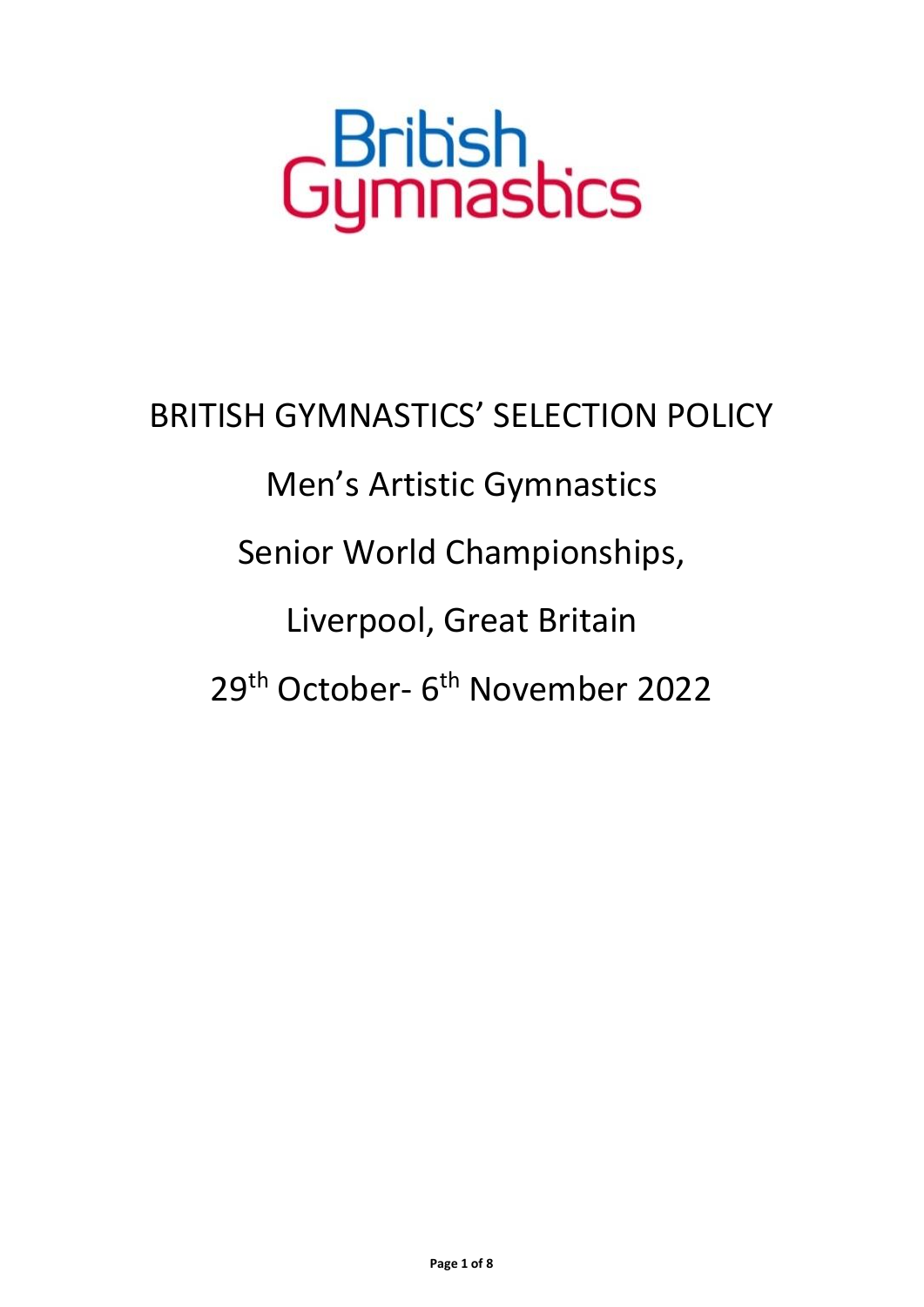## **Schedule of information**

| #              | <b>Title</b>                          | <b>Description</b>                                                                 |  |  |
|----------------|---------------------------------------|------------------------------------------------------------------------------------|--|--|
| 1              | Introduction                          | Overview of the competition, nominating and selecting bodies and team              |  |  |
|                |                                       | composition.                                                                       |  |  |
| $\overline{2}$ | Performance Targets                   | Discipline specific and overall Gymnastics performance targets for the 2022        |  |  |
|                |                                       | Senior World Championships.                                                        |  |  |
| 3              | <b>Selection Timelines</b>            | Key date timeline for selection.                                                   |  |  |
| 4              | <b>Competition Format</b>             | The competition format for the World Championships                                 |  |  |
| 5              | <b>Gymnast Eligibility Criteria</b>   | The criteria that a gymnast must meet to be eligible for consideration prior to    |  |  |
|                |                                       | achievement of performance requirements.                                           |  |  |
| 6              | Performance Standards                 | The scores that are required to be achieved by gymnasts to be considered for       |  |  |
|                |                                       | selection to the event listed in this policy                                       |  |  |
| 7              | <b>Additional Performance Factors</b> | The factors, in priority order, that will be considered for selection.             |  |  |
| 8              | <b>Selection Panel</b>                | The list of voting and non-voting members of the selection panel                   |  |  |
| 9              | <b>Selection Process</b>              | Key principles and dates/times that the selection panel will adhere to in relation |  |  |
|                |                                       | to gymnast and coach selection.                                                    |  |  |
| 10             | Selection Process for team, coach     | Key requirements considered by the selection panel for team coach places.          |  |  |
|                | places                                |                                                                                    |  |  |
| 11             | <b>Gymnast and Coach Expectations</b> | The key requirements and expectations of gymnasts and team coaches once            |  |  |
|                |                                       | selected.                                                                          |  |  |
| 12             | Internal Communication of             | The time, date and method of communicating the selections to eligible gymnasts     |  |  |
|                | Selections                            | and coaches.                                                                       |  |  |
| 13             | Appeals                               | The time and date window, and process to enter an appeal to the selections.        |  |  |
| 14             | <b>External Communication of</b>      | The process of communicating and announcing the selections by British              |  |  |
|                | Selections                            | Gymnastics following the Appeals process.                                          |  |  |
| 15             | Injury and Replacements               | The conditions and process whereby replacements may be made.                       |  |  |
| 16             | <b>Team Organisation</b>              | Key dates and times that the team will travel to Liverpool in 2022                 |  |  |
| 17             | Announcement                          | Information regarding the process for British Gymnastics announcements             |  |  |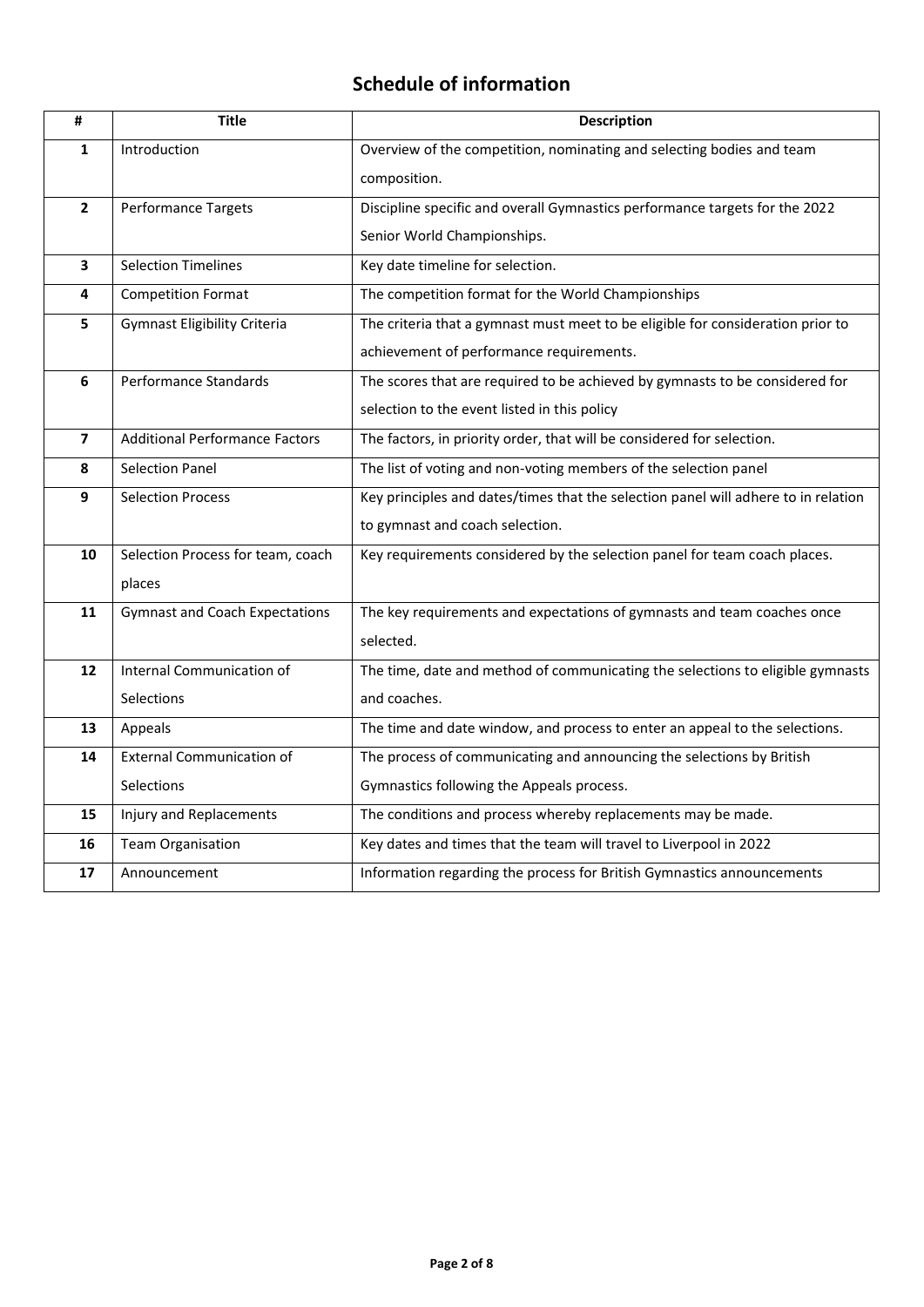| Introduction<br>1.                   | 1. The Senior World Championships is a PERFORMANCE competition and a UK Sport milestone<br>event for the Paris cycle.                                                                                                                  |
|--------------------------------------|----------------------------------------------------------------------------------------------------------------------------------------------------------------------------------------------------------------------------------------|
|                                      | A Performance event means that selections will be made on the basis of the athletes most<br>capable of performing and challenging to win medals and qualify for the Paris Olympic Games.                                               |
|                                      | The selection of athletes to represent Great Britain at the 2022 Senior World Championships will<br>be made according to this selection policy.                                                                                        |
|                                      | Athletes should note that there are a maximum of 5 places available for this Team World<br>Championships. This is subject to GB qualifying in one of the Top 13 Team places at the<br>European Championships in Munich in August 2022. |
| <b>Performance Targets</b><br>2.     | 1. The Performance Targets and the selection principles applied in this policy reflect the long-term<br>direction and aims of the World Class Performance Programme to win Olympic Medals in 2024<br>and beyond.                       |
|                                      | 2. Performance targets for the Senior World Championships 2022 are as follows:                                                                                                                                                         |
|                                      | Team Top 5 placing<br>٠                                                                                                                                                                                                                |
|                                      | 2 Gymnasts in AA Final, 1 Top 8 placing                                                                                                                                                                                                |
|                                      | 2-3 Apparatus finals, 1-2 Medals                                                                                                                                                                                                       |
|                                      | *Equipment Supplier for this event will be Gymnova                                                                                                                                                                                     |
| Selection Process<br>3.<br>Timelines | British Gymnastics is the selecting body that enters the GBR team to the FIG/Organiser. The<br>1.<br>timelines for entry to the World Championships 2021 are:                                                                          |
|                                      | Provisional Entry - 28 <sup>th</sup> May 2022<br>$\bullet$                                                                                                                                                                             |
|                                      | Definitive Entry - 19th July 2022<br>$\bullet$                                                                                                                                                                                         |
|                                      | Nominative Entry - 20 <sup>th</sup> September 2022 (TBC)<br>$\bullet$                                                                                                                                                                  |
|                                      | Designated Selection Events - October 2021 to September 2022<br>$\bullet$                                                                                                                                                              |
|                                      | Coaches Pre-Selection Meeting- 10 <sup>th</sup> September 2022<br>٠                                                                                                                                                                    |
|                                      | Selection Meeting - 12 <sup>th</sup> September 2022                                                                                                                                                                                    |
|                                      | Selection to Approval Panel - 12 <sup>th</sup> September 2022                                                                                                                                                                          |
|                                      | Approval of selection - 13 <sup>th</sup> September 2022                                                                                                                                                                                |
|                                      | Communication of selection - 13 <sup>th</sup> September 2022<br>$\bullet$                                                                                                                                                              |
|                                      | Appeals Deadline - 15 <sup>th</sup> September 2022<br>$\bullet$                                                                                                                                                                        |
|                                      | World Championships preparation camp:<br>2.                                                                                                                                                                                            |
|                                      | 4-7, 10-14, 17-21, 23-25 October at LNSC                                                                                                                                                                                               |
| <b>Competition Format</b><br>4.      | FIG Competition, FIG Code of Points<br>1.                                                                                                                                                                                              |
|                                      | Senior Men's Team Championships, Team Final, AA Final, Apparatus Finals<br>2.                                                                                                                                                          |
|                                      | 5,4,3 for Qualification. 5,3,3 for Top 8 Team Final. Top 24 AA, 2 per country. Top 8 Apparatus<br>3.<br>Finals, 2 per country.                                                                                                         |
|                                      | Up to 2 travelling reserves will also be selected for this event and will be named at the selection<br>4.<br>meeting.                                                                                                                  |
| <b>Eligibility Criteria</b><br>5.    | Athletes are eligible for consideration provided they are:<br>1.                                                                                                                                                                       |
|                                      | a British Citizen, holding a British passport<br>$\bullet$                                                                                                                                                                             |
|                                      | a minimum of 18 years old in the year of competition (born 2004 or older)<br>$\bullet$                                                                                                                                                 |
|                                      | a current British Gymnastics member<br>$\bullet$                                                                                                                                                                                       |
|                                      | eligible to compete for Great Britain by possession of a current Gymnast Licence held with FIG                                                                                                                                         |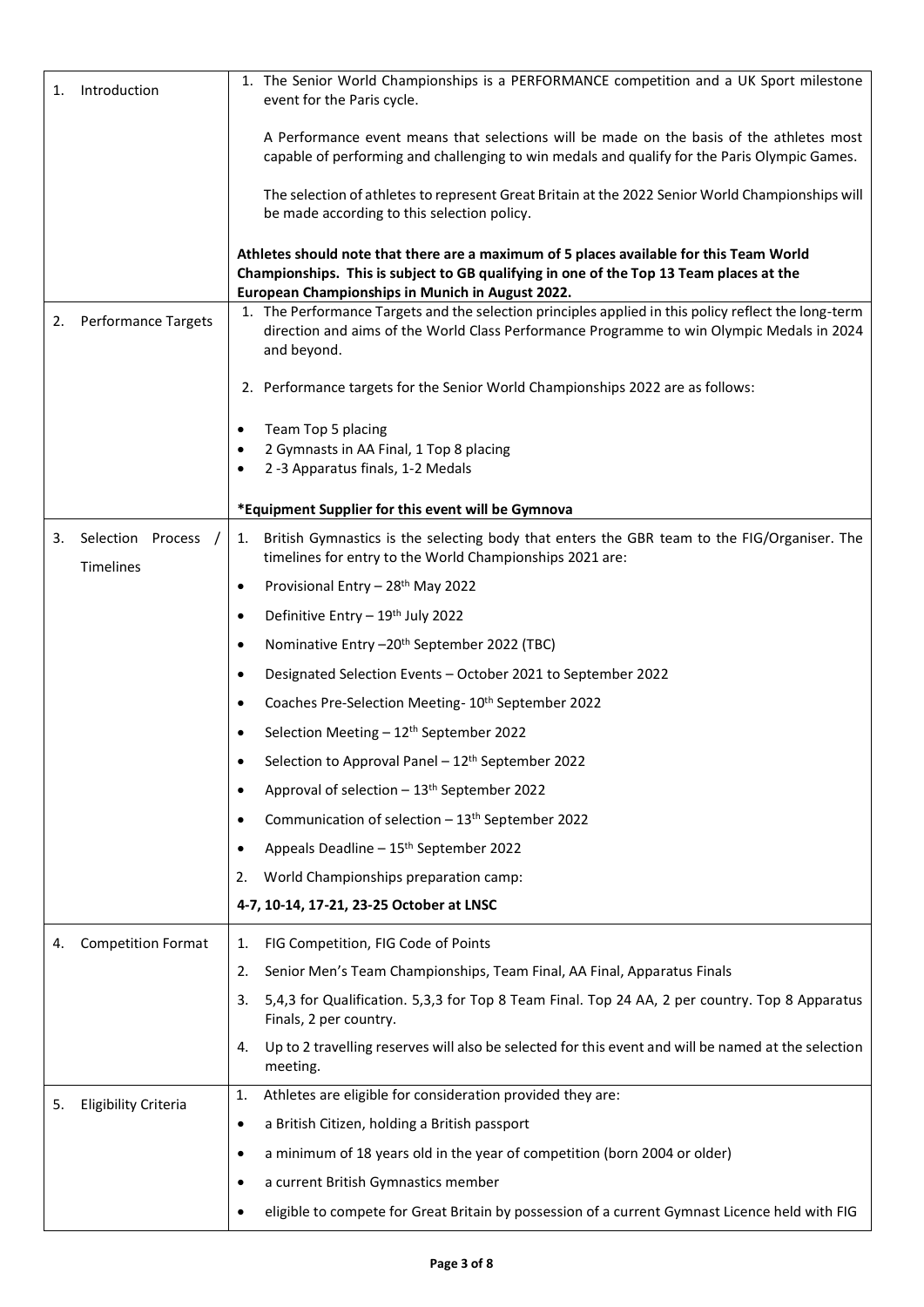|    |                            | $\bullet$                                                                                                                                                                                                                                                                                                                                                                                                                                                                                                                                                                                                                                                                                                                                                                                                                                                                                                                                                                                                                                                                                                                                                                                                                                                                                                                                                                                                                                                                                                                                                                                                                                                                                   |                                        |               |                                                                                                                                                                               |              | have competed in at least 2 of the following Designated Selection Events (DSEs)                                                                                                                                                                                                                                                                                                                                                                                                                                   |      |             |       |  |
|----|----------------------------|---------------------------------------------------------------------------------------------------------------------------------------------------------------------------------------------------------------------------------------------------------------------------------------------------------------------------------------------------------------------------------------------------------------------------------------------------------------------------------------------------------------------------------------------------------------------------------------------------------------------------------------------------------------------------------------------------------------------------------------------------------------------------------------------------------------------------------------------------------------------------------------------------------------------------------------------------------------------------------------------------------------------------------------------------------------------------------------------------------------------------------------------------------------------------------------------------------------------------------------------------------------------------------------------------------------------------------------------------------------------------------------------------------------------------------------------------------------------------------------------------------------------------------------------------------------------------------------------------------------------------------------------------------------------------------------------|----------------------------------------|---------------|-------------------------------------------------------------------------------------------------------------------------------------------------------------------------------|--------------|-------------------------------------------------------------------------------------------------------------------------------------------------------------------------------------------------------------------------------------------------------------------------------------------------------------------------------------------------------------------------------------------------------------------------------------------------------------------------------------------------------------------|------|-------------|-------|--|
|    |                            |                                                                                                                                                                                                                                                                                                                                                                                                                                                                                                                                                                                                                                                                                                                                                                                                                                                                                                                                                                                                                                                                                                                                                                                                                                                                                                                                                                                                                                                                                                                                                                                                                                                                                             | a)<br>b)<br>c)<br>d)<br>e)<br>f)<br>g) |               | Home Nations Championships in Feb/March 2022<br><b>British Championships in March 2022</b><br><b>World Cup Series May/June 2022</b><br><b>European Championships Aug 2022</b> |              | National Squad Official control comps Jan-July 2022<br>Any official trials and selection competitions Jan-Sept 2022<br>Any other GB Senior Internationals between Sept 2021 and Sept 2022                                                                                                                                                                                                                                                                                                                         |      |             |       |  |
| 6. | Performance                | 2. Any gymnast unable to compete at the listed Designated Selection Events can petition to the<br>HNC for consideration. Gymnasts are required to send a petition in writing explaining the<br>reasons for being unable to compete at the DSE's to chris.hughes@british-gymnastics.org by<br>12pm 15/08/2022. Any gymnast who is considered based upon a petition will be required to<br>submit agreed competition routine footage to an independent British Gymnastics judging panel<br>no later than 01/09/2022 from events between January and August 2022. The judging panel will<br>evaluate the performances to determine if they meet the standards listed in Section 6. The<br>scoring of submitted routines is not open for appeal.<br>3. Achieved at least 2 of the minimum Performance Standards, listed in section 6.<br>4. Due to the unprecedented challenges faced by the Covid-19 pandemic, competitions in 2022<br>are subject to constant review. In light of any competition cancellations or postponements,<br>British Gymnastics will reserve the right to review and amend the list of DSE's to provide<br>opportunities, where possible, to demonstrate performance potential and form prior to<br>nomination and selection.<br>5. Have signed a World Class Programme Athlete Agreement (2021-2025) with British Gymnastics<br>at the time of the nomination meeting.<br>6. have completed any additional third-party agency requirements (such as, but not limited to, UK<br>Anti-Doping, the World Anti-Doping Agency and/or the British Olympic Association).<br>Athletes wishing to be considered for nomination are expected to achieve a minimum of one<br>1. |                                        |               |                                                                                                                                                                               |              |                                                                                                                                                                                                                                                                                                                                                                                                                                                                                                                   |      |             |       |  |
|    | standards                  | start value and two final score values listed in table 1 at competitions from the Designated<br>Selection Events.<br>2. Table 1. 2022 World Championships standards                                                                                                                                                                                                                                                                                                                                                                                                                                                                                                                                                                                                                                                                                                                                                                                                                                                                                                                                                                                                                                                                                                                                                                                                                                                                                                                                                                                                                                                                                                                         |                                        |               |                                                                                                                                                                               |              |                                                                                                                                                                                                                                                                                                                                                                                                                                                                                                                   |      |             |       |  |
|    |                            |                                                                                                                                                                                                                                                                                                                                                                                                                                                                                                                                                                                                                                                                                                                                                                                                                                                                                                                                                                                                                                                                                                                                                                                                                                                                                                                                                                                                                                                                                                                                                                                                                                                                                             | <b>Values</b>                          | <b>Floor</b>  | Pommel                                                                                                                                                                        | <b>Rings</b> | Vault                                                                                                                                                                                                                                                                                                                                                                                                                                                                                                             | Pbar | <b>HBar</b> | AA    |  |
|    |                            |                                                                                                                                                                                                                                                                                                                                                                                                                                                                                                                                                                                                                                                                                                                                                                                                                                                                                                                                                                                                                                                                                                                                                                                                                                                                                                                                                                                                                                                                                                                                                                                                                                                                                             | <b>Start</b>                           | 6.0           | 6.3                                                                                                                                                                           | 6.1          | $5.6*1$                                                                                                                                                                                                                                                                                                                                                                                                                                                                                                           | 6.1  | 6.1         | $83+$ |  |
|    |                            |                                                                                                                                                                                                                                                                                                                                                                                                                                                                                                                                                                                                                                                                                                                                                                                                                                                                                                                                                                                                                                                                                                                                                                                                                                                                                                                                                                                                                                                                                                                                                                                                                                                                                             | Final                                  | 14.5          | 14.8                                                                                                                                                                          | 14.6         | $14.6$ (av)                                                                                                                                                                                                                                                                                                                                                                                                                                                                                                       | 14.8 | 14.0        |       |  |
|    |                            |                                                                                                                                                                                                                                                                                                                                                                                                                                                                                                                                                                                                                                                                                                                                                                                                                                                                                                                                                                                                                                                                                                                                                                                                                                                                                                                                                                                                                                                                                                                                                                                                                                                                                             |                                        |               |                                                                                                                                                                               |              | * The above scores reflect the change in the Code of Points from January 2022, and BG reserve the<br>right to make adjustments to these scores by 10 <sup>th</sup> April 2022 following analysis of<br>international and national scoring prior to that date. Any adjustments will be<br>retrospectively applied to events from January 2022.                                                                                                                                                                     |      |             |       |  |
|    |                            |                                                                                                                                                                                                                                                                                                                                                                                                                                                                                                                                                                                                                                                                                                                                                                                                                                                                                                                                                                                                                                                                                                                                                                                                                                                                                                                                                                                                                                                                                                                                                                                                                                                                                             |                                        |               | and winning medals at the Olympic Games in 2024.                                                                                                                              |              | 3. Please note, achieving Start Values and/or Performance Standards does not guarantee selection.<br>In the absence of a sufficient number of athletes achieving the performance standards, the<br>nomination panel may take into consideration athletes who do not reach the performance standards<br>due to injury, illness or other key factors such as the impact of the covid pandemic on training and<br>competition plans based on supporting the longer-term direction of the programme of qualifying for |      |             |       |  |
| 7. | Additional                 | 1.                                                                                                                                                                                                                                                                                                                                                                                                                                                                                                                                                                                                                                                                                                                                                                                                                                                                                                                                                                                                                                                                                                                                                                                                                                                                                                                                                                                                                                                                                                                                                                                                                                                                                          |                                        |               |                                                                                                                                                                               |              | The panel will consider the following Additional Performance Factors (APF), when nominating                                                                                                                                                                                                                                                                                                                                                                                                                       |      |             |       |  |
|    | <b>Performance Factors</b> |                                                                                                                                                                                                                                                                                                                                                                                                                                                                                                                                                                                                                                                                                                                                                                                                                                                                                                                                                                                                                                                                                                                                                                                                                                                                                                                                                                                                                                                                                                                                                                                                                                                                                             | gymnasts:                              |               |                                                                                                                                                                               |              |                                                                                                                                                                                                                                                                                                                                                                                                                                                                                                                   |      |             |       |  |
|    |                            |                                                                                                                                                                                                                                                                                                                                                                                                                                                                                                                                                                                                                                                                                                                                                                                                                                                                                                                                                                                                                                                                                                                                                                                                                                                                                                                                                                                                                                                                                                                                                                                                                                                                                             | a)<br>b)<br>c)                         | Championships |                                                                                                                                                                               |              | Gymnasts scoring potential to win a medal or achieve the performance targets at the World<br>Current and most recent performance form in the build-up to nomination, inclding<br>performances at the Designated Selection Events (DSEs)<br>Gymnasts' potential to contend for medals at the 2024 Olympic Games                                                                                                                                                                                                    |      |             |       |  |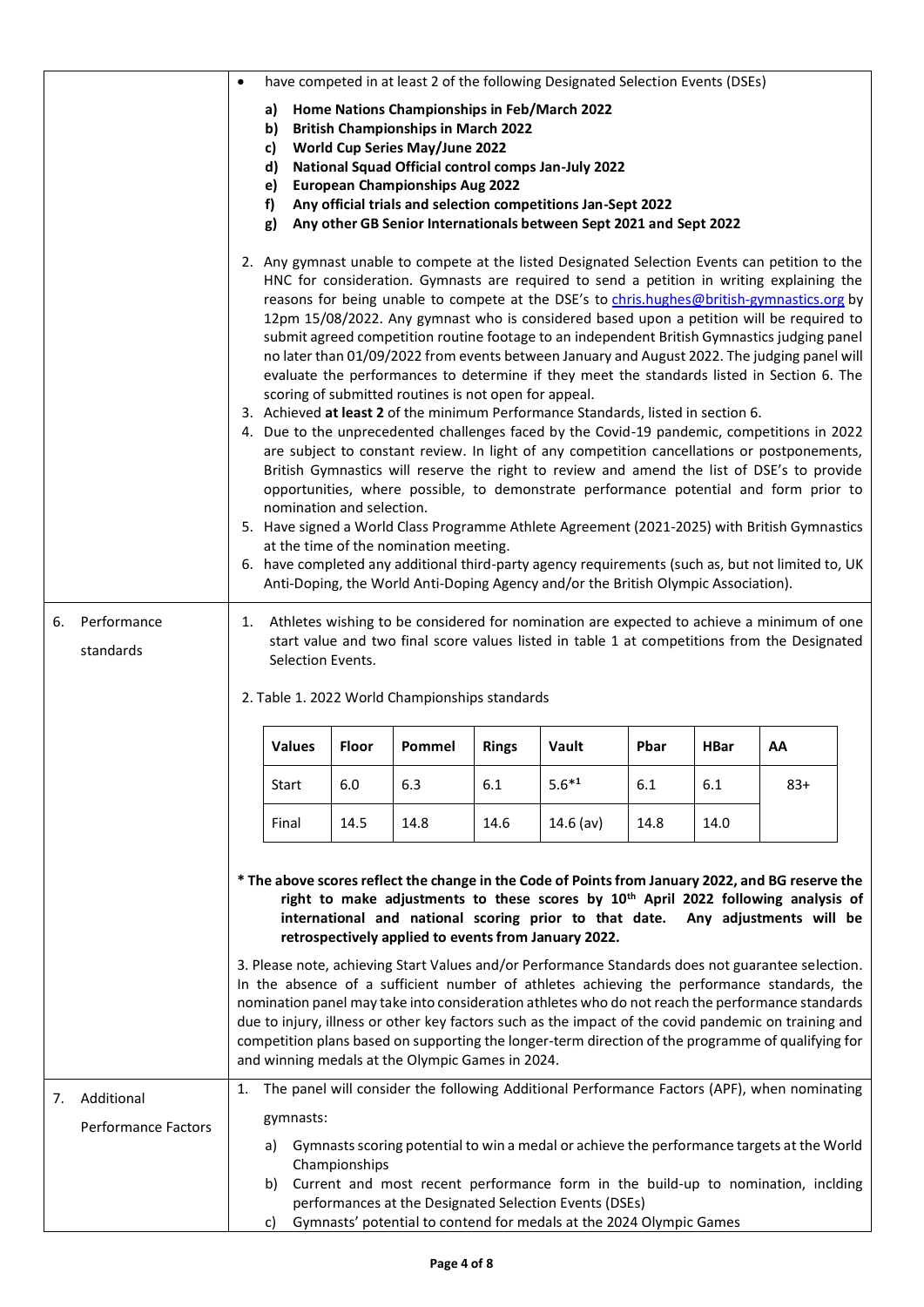|                                | Major Championship and International performance calibre in 2022<br>d)<br>Engagement with the World Class Programme including adherence to agreed Individual<br>e)<br>Athlete Plan (IAP)<br>f)<br>Current medical and injury status including recent training history and any additional<br>extenuating circumstances that the panel feels necessary to consider at its discretion<br>Longer term aims of the World Class Programme and/or multi cycle Olympic potential<br>g)<br>The Performance factors will be viewed in a ranked, priority order from a to g, with 'a' being the<br>2. |
|--------------------------------|--------------------------------------------------------------------------------------------------------------------------------------------------------------------------------------------------------------------------------------------------------------------------------------------------------------------------------------------------------------------------------------------------------------------------------------------------------------------------------------------------------------------------------------------------------------------------------------------|
|                                | most important factor for consideration.<br>1.                                                                                                                                                                                                                                                                                                                                                                                                                                                                                                                                             |
| <b>Selection Panel</b><br>8.   | The selection panel will consist of:<br>Performance Director/Representative*1 (chair)<br>$\overline{\phantom{a}}$                                                                                                                                                                                                                                                                                                                                                                                                                                                                          |
|                                | Head National Coach (voting)                                                                                                                                                                                                                                                                                                                                                                                                                                                                                                                                                               |
|                                | National Coach (voting)                                                                                                                                                                                                                                                                                                                                                                                                                                                                                                                                                                    |
|                                | Technical Committee Chair (voting)                                                                                                                                                                                                                                                                                                                                                                                                                                                                                                                                                         |
|                                | Nominated Performance Representative (non-voting) (Optional)                                                                                                                                                                                                                                                                                                                                                                                                                                                                                                                               |
|                                | Appointed Judging Representative (non-voting) (Optional)                                                                                                                                                                                                                                                                                                                                                                                                                                                                                                                                   |
|                                | Chief Medical Officer or Medical representative (non-voting)                                                                                                                                                                                                                                                                                                                                                                                                                                                                                                                               |
|                                | Independent Observers (up to two, non-voting)*2 (Optional)                                                                                                                                                                                                                                                                                                                                                                                                                                                                                                                                 |
|                                | 2.<br>Prior to the commencement of the meeting, and no later than 72 hrs prior, all panel members<br>must declare any conflicts of interest to the chair.                                                                                                                                                                                                                                                                                                                                                                                                                                  |
|                                | At the start of the meeting the chair will log any conflicts and confirm any arrangements<br>3.<br>based on any registered conflicts.                                                                                                                                                                                                                                                                                                                                                                                                                                                      |
|                                | The selections for all available places will be made through discussion of the eligible<br>4.<br>gymnasts, reviewing the performance factors (section 7), and the ability to deliver the<br>performance targets (section 2).                                                                                                                                                                                                                                                                                                                                                               |
|                                | Whereby proposed selections can't be agreed through reaching a consensus, each decision<br>5.<br>maker will have 1 vote per available quota place. Panel members must cast a vote for the<br>nomination to proceed.                                                                                                                                                                                                                                                                                                                                                                        |
|                                | *1 Or equivalent Performance Department member based on availability & suitability<br>*2Independent observers are in appointed to provide assurance that the policy is applied in a fair,<br>consistent and transparent manner. Independent observers could be appointed from (but not limited<br>to) British Athletes Commission, UK Sport, British Olympic Association, Sports Lawyers and other<br>Olympic/Paralympic Sports Management professionals.                                                                                                                                  |
| 9.<br><b>Selection Process</b> | Prior to the selection panel meeting information will be compiled from relevant personnel to<br>1.<br>support the panel's decision making during the meeting. This would include, but is not limited<br>to:                                                                                                                                                                                                                                                                                                                                                                                |
|                                | Analytics related to performances at the Designated Selection Events<br>a)<br>Analytics related to performances of other nations<br>b)                                                                                                                                                                                                                                                                                                                                                                                                                                                     |
|                                | Injury, illness, and training information related to gymnasts achieving the performance<br>C)<br>standards                                                                                                                                                                                                                                                                                                                                                                                                                                                                                 |
|                                | The selection panel will meet to consider any relevant input from the British Gymnastics Sport<br>2.<br>Science & Medicine staff, National Coaches, judging representatives and Performance staff to<br>discuss the nomination of the gymnasts.                                                                                                                                                                                                                                                                                                                                            |
|                                | Gymnasts meeting the eligibility criteria, including Performance Standards, will be considered<br>3.<br>against the Additional Performance Factors.                                                                                                                                                                                                                                                                                                                                                                                                                                        |
|                                | A gymnast who is ill or injured prior to or during one of the DSEs must provide written<br>4.<br>authentication of the injury or illness by one of the medical personnel approved by British<br>Gymnastics (listed at the end of this Policy).                                                                                                                                                                                                                                                                                                                                             |
|                                | A gymnast who meets the eligibility criteria but does not meet the Performance Standards can<br>5.<br>be considered for selection by the panel and these gymnasts will be identified at the start of the<br>selection panel discussions using relevant information aligned to the Additional Performance<br>Factors.                                                                                                                                                                                                                                                                       |
|                                | The nominated gymnasts and coaches will be those, in the expert opinion of the Nomination<br>6.<br>Panel, most able to achieve the targets listed in the section 'Performance Targets'.                                                                                                                                                                                                                                                                                                                                                                                                    |
|                                | As part of the selection process, a gymnast's allocation of apparatus/routine requirements may<br>7.<br>be identified as part of the conditions of selection.                                                                                                                                                                                                                                                                                                                                                                                                                              |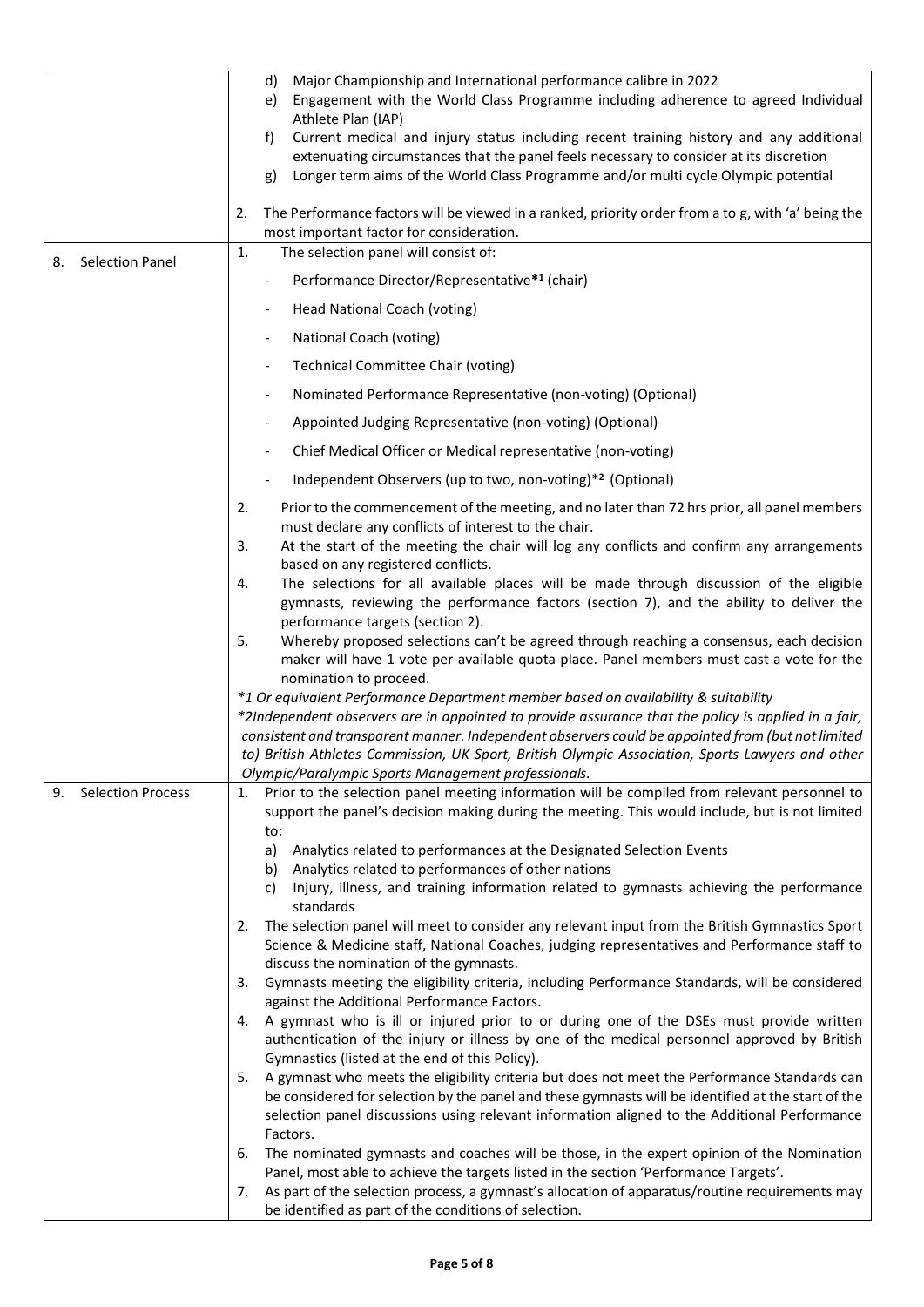|                           | 8. | Based on the events requirements, when reviewing eligible gymnasts, their performances and        |
|---------------------------|----|---------------------------------------------------------------------------------------------------|
|                           |    | the additional performance factors, it may identify travelling or non-travelling reserves.        |
|                           |    | Whereby multiple reserves are identified, the travelling reserve will be confirmed no later than  |
|                           |    |                                                                                                   |
|                           |    | 12/09/2022                                                                                        |
|                           | 9. | The selection panel will meet on/before 12/09/2022                                                |
|                           |    | 10. The Performance Director/representative will then communicate the nominations to all eligible |
|                           |    | gymnasts and coaches by midday 19/09/2022.                                                        |
| 10. Selection Process for | 1. | Based upon the number of athlete places qualified, British Gymnastics will confirm the number     |
|                           |    | of Team Coach accreditations available at the Senior World Championships.                         |
| Team Coach places         | 2. | British Gymnastics will consider its long-term Olympic strategy when selecting team coaches, to   |
|                           |    | support the achievement of the performance targets.                                               |
|                           |    |                                                                                                   |
|                           | 3. | Based upon the availability of accreditations, competition strategy and longer-term strategy for  |
|                           |    | the Olympic Games, the allocation of coach accreditations will be made based upon the             |
|                           |    | following priority order:                                                                         |
|                           |    | a) A coach who can support the achievement of the performance targets through working             |
|                           |    | with the Head National Coach, National Coach and Head of Delegation to support the                |
|                           |    | team's needs. At least one of the accredited Team Coaches will be a BG National Coach.            |
|                           |    | A coach who can support the achievement of the performance targets through working<br>b)          |
|                           |    | with gymnasts who possesses the highest probability of delivering medals at the World             |
|                           |    |                                                                                                   |
|                           |    | Championships.                                                                                    |
| оf<br>11. Expectations    | 1. | Selected gymnasts and coaches, including reserve(s), (where agreed) will be expected to           |
| selected<br>gymnasts      |    | undertake all identified pre-competition activities (Camps and Competitions) laid out by the      |
|                           |    | Head National Coach as part of the preparations for the Championships to prove their              |
| and coaches               |    | readiness to compete.                                                                             |
|                           | 2. | Selected gymnasts and coaches (including the reserve(s)) must also agree to observe all           |
|                           |    | obligations outlined within the British Gymnastics' Performance Athlete Agreement 2021 -          |
|                           |    | 25 and any subsequent Codes of Behaviour adopted by British Gymnastics.                           |
| 12. Communication<br>of   | 1. | The Performance Director/representative will communicate the selections to all eligible           |
|                           |    | gymnast and coaches by midday on 12/09/2022                                                       |
| selections                |    |                                                                                                   |
|                           | 2. | The communication of selections is strictly confidential and is not to be publicised.             |
| 13. Selection appeals     | 1. | Appeals can only be submitted from midday on 13/09/2022 to midday on 15/09/2022 for a             |
|                           |    | non-selected gymnast on the grounds that the process outlined within this Selection Policy        |
|                           |    | has not been adhered to.                                                                          |
|                           | 2. | The British Gymnastics appeals policy can be found here: Selection Appeals Process                |
|                           | 3. | Support for athletes when considering or pursuing an appeal is available from the British         |
|                           |    | Athletes Commission (www.britishathletes.org)                                                     |
| 14. External              | 1. | Selected Team Members agree not to make any announcement to the media or public in any            |
|                           |    | form (including on any personal websites) regarding their selection until after British           |
| of<br>communication       |    | Gymnastics have announced the Team.                                                               |
| selection                 |    |                                                                                                   |
|                           |    |                                                                                                   |
| 15. Injury<br>and         | 1. | In the event of injury and/or the need for replacement, a selection panel will be formed, and     |
|                           |    | any gymnast listed as a reserve may be called upon to join the Team at any time.                  |
| replacement               | 2. | Once Team selections have been confirmed by the Approval Panel, all selected gymnasts             |
|                           |    | (including the reserve(s)) must agree not to withhold any information on training fitness, injury |
|                           |    | status or illness that could affect training or competition at any time until the point of the    |
|                           |    | World Championships.                                                                              |
|                           |    |                                                                                                   |
|                           | 3. | All selected gymnasts (including the reserve(s)) must declare any medications they are taking,    |
|                           |    | the use of any restricted medications, and submit these to the Chief Medical Officer (CMO) at     |
|                           |    | British Gymnastics for medical approval.                                                          |
|                           | 4. | A gymnast or coach may be removed from the Team in the event of a non-compliance in               |
|                           |    | training, a breach of responsibility to the Team or a violation of the Codes of Behaviour         |
|                           |    | adopted by the Team. Prior to removal, the gymnast or coach (plus a companion) will be            |
|                           |    | presented with the opportunity to attend a removal interview with the Performance Director        |
|                           |    | (or their appointed representative) with one other independent person. Written justification      |
|                           |    | must be provided for all removals by the Performance Director. Decisions on these matters         |
|                           |    |                                                                                                   |
|                           |    | are not open to appeal.                                                                           |
|                           | 5. | At any stage following the selection announcement and prior to the Delegation Registration        |
|                           |    | Meeting (the date the team is formally entered), should any gymnast fail to reach performance     |
|                           |    | expectations in training or competition, or refuse to commit to the allocation of                 |
|                           |    | apparatus/routine assigned by the Head National Coach or suffer a loss of form to such an         |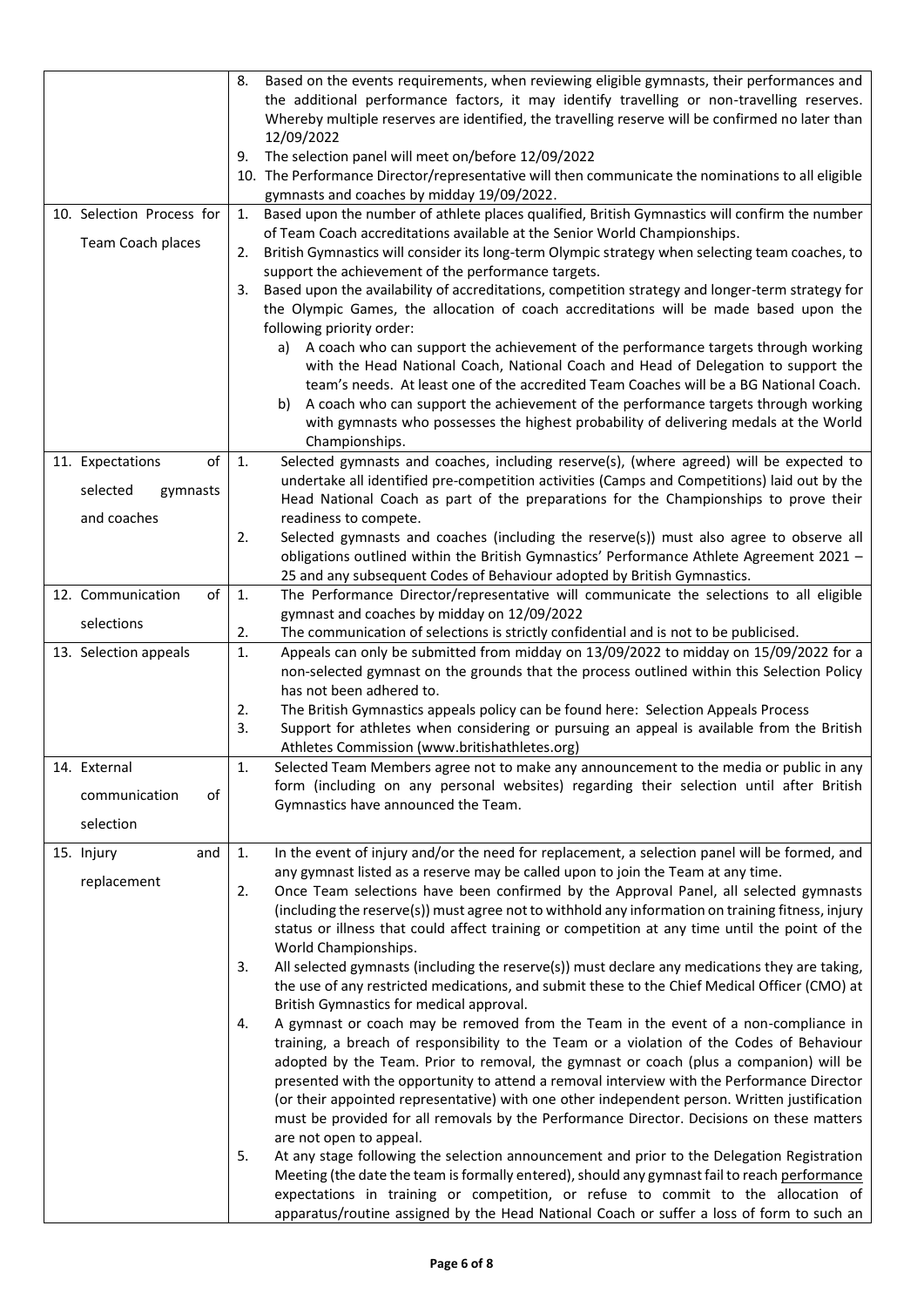|                        | extent that it leads the Head National Coach to reasonably believe that such athlete cannot<br>perform to their expected ability at the 2022 World Championships, the Head National Coach<br>may recommend de-selection to the Approval Panel. The Approval Panel will consider this<br>recommendation in full, set out the reasons for such decision to the affected athlete and<br>provide an opportunity for the gymnast to make a counter-argument, and then pass<br>judgement. Written justification must be provided for all removals. Decisions on these matters<br>are not open to appeal.<br>6.<br>At any stage following the selection announcement but prior to the Delegation Registration<br>Meeting (the date the team is formally entered), should there be a doubt over the ability of a<br>gymnast to compete to the best of their ability due to an injury or illness, the following<br>procedure will be adhered to:<br>a) The gymnast will be referred to British Gymnastics designated Medical Officer to<br>undergo a medical examination to determine their fitness to participate. Initially this<br>will be based on an assessment of whether the injury and/or illness is such that the<br>gymnast is physically unable to compete or is at risk of causing medical harm to<br>themselves, or endangering other competitors, officials or spectators.<br>b) If the gymnast passes the initial medical examination carried out by the Medical Officer<br>but British Gymnastics still has concerns over whether the gymnast is able to compete<br>to the best of their ability due to the underlying injury or illness, the gymnast will be<br>required to undertake British Gymnastics designated "Fit for purpose evaluation". The<br>"Fit for purpose evaluation" is an objective assessment that will require the gymnast<br>to perform routine(s) to minimum selection policy standards with appropriately |
|------------------------|------------------------------------------------------------------------------------------------------------------------------------------------------------------------------------------------------------------------------------------------------------------------------------------------------------------------------------------------------------------------------------------------------------------------------------------------------------------------------------------------------------------------------------------------------------------------------------------------------------------------------------------------------------------------------------------------------------------------------------------------------------------------------------------------------------------------------------------------------------------------------------------------------------------------------------------------------------------------------------------------------------------------------------------------------------------------------------------------------------------------------------------------------------------------------------------------------------------------------------------------------------------------------------------------------------------------------------------------------------------------------------------------------------------------------------------------------------------------------------------------------------------------------------------------------------------------------------------------------------------------------------------------------------------------------------------------------------------------------------------------------------------------------------------------------------------------------------------------------------------------------------------------------------------------------------------|
|                        | qualified judges appointed by the Technical Committee.                                                                                                                                                                                                                                                                                                                                                                                                                                                                                                                                                                                                                                                                                                                                                                                                                                                                                                                                                                                                                                                                                                                                                                                                                                                                                                                                                                                                                                                                                                                                                                                                                                                                                                                                                                                                                                                                                   |
| 16. Team Organisation. | 3.<br>The 'Team' means the team, which is selected by British Gymnastics and includes athletes,<br>coaches, nominated reserves, medical support personnel, judges, Team Leaders, Heads of<br>Delegation and any associated members of the Performance Sport staff.<br>The Team will attend pre-event Preparation Camps and competitions in accordance with the<br>4.                                                                                                                                                                                                                                                                                                                                                                                                                                                                                                                                                                                                                                                                                                                                                                                                                                                                                                                                                                                                                                                                                                                                                                                                                                                                                                                                                                                                                                                                                                                                                                     |
|                        | Activity Planner (subject to change).                                                                                                                                                                                                                                                                                                                                                                                                                                                                                                                                                                                                                                                                                                                                                                                                                                                                                                                                                                                                                                                                                                                                                                                                                                                                                                                                                                                                                                                                                                                                                                                                                                                                                                                                                                                                                                                                                                    |
|                        | The team travel dates will be confirmed by 01/09/2022<br>5.<br>6.<br>If they have not already done so, all gymnasts within the Team will be required to sign and                                                                                                                                                                                                                                                                                                                                                                                                                                                                                                                                                                                                                                                                                                                                                                                                                                                                                                                                                                                                                                                                                                                                                                                                                                                                                                                                                                                                                                                                                                                                                                                                                                                                                                                                                                         |
|                        | comply with the British Gymnastics' Performance Athlete Agreement 2021-2025.                                                                                                                                                                                                                                                                                                                                                                                                                                                                                                                                                                                                                                                                                                                                                                                                                                                                                                                                                                                                                                                                                                                                                                                                                                                                                                                                                                                                                                                                                                                                                                                                                                                                                                                                                                                                                                                             |
|                        | If they have not already done so, all coaches within the Team will be required to sign and<br>7.<br>comply with British Gymnastics' 'International and National Representative Coaches Code of<br>Conduct'.                                                                                                                                                                                                                                                                                                                                                                                                                                                                                                                                                                                                                                                                                                                                                                                                                                                                                                                                                                                                                                                                                                                                                                                                                                                                                                                                                                                                                                                                                                                                                                                                                                                                                                                              |
| 18. Any<br>additional  | 1.<br>Any matters arising from the selection process that are not covered within this policy shall be                                                                                                                                                                                                                                                                                                                                                                                                                                                                                                                                                                                                                                                                                                                                                                                                                                                                                                                                                                                                                                                                                                                                                                                                                                                                                                                                                                                                                                                                                                                                                                                                                                                                                                                                                                                                                                    |
| matters<br>not         | determined by the Approval Panel acting at their sole discretion.                                                                                                                                                                                                                                                                                                                                                                                                                                                                                                                                                                                                                                                                                                                                                                                                                                                                                                                                                                                                                                                                                                                                                                                                                                                                                                                                                                                                                                                                                                                                                                                                                                                                                                                                                                                                                                                                        |
| covered by this        |                                                                                                                                                                                                                                                                                                                                                                                                                                                                                                                                                                                                                                                                                                                                                                                                                                                                                                                                                                                                                                                                                                                                                                                                                                                                                                                                                                                                                                                                                                                                                                                                                                                                                                                                                                                                                                                                                                                                          |
| Policy                 |                                                                                                                                                                                                                                                                                                                                                                                                                                                                                                                                                                                                                                                                                                                                                                                                                                                                                                                                                                                                                                                                                                                                                                                                                                                                                                                                                                                                                                                                                                                                                                                                                                                                                                                                                                                                                                                                                                                                          |

Selection policy for World Championships 2022- Liverpool

APPROVED BY: